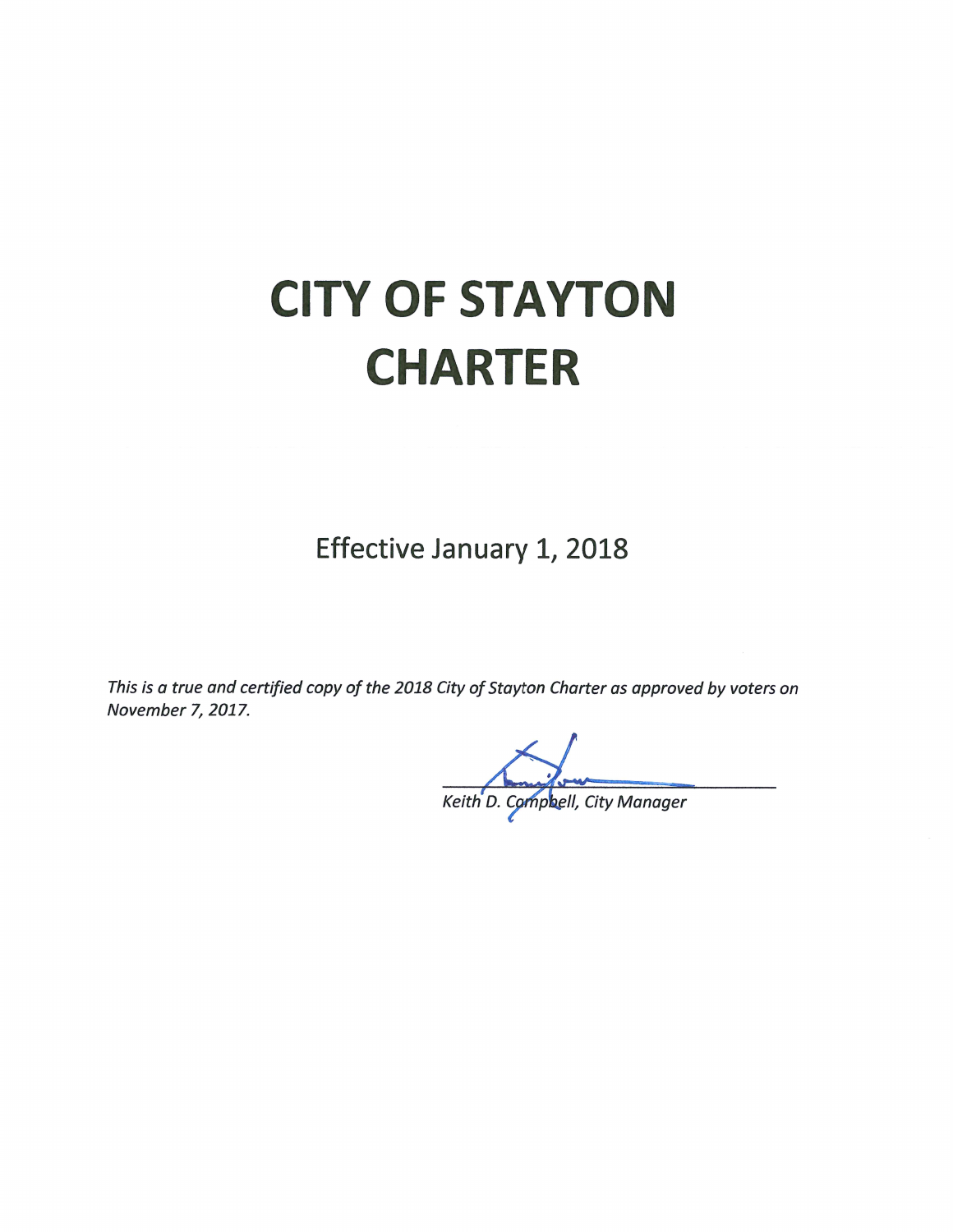## **CONTENTS**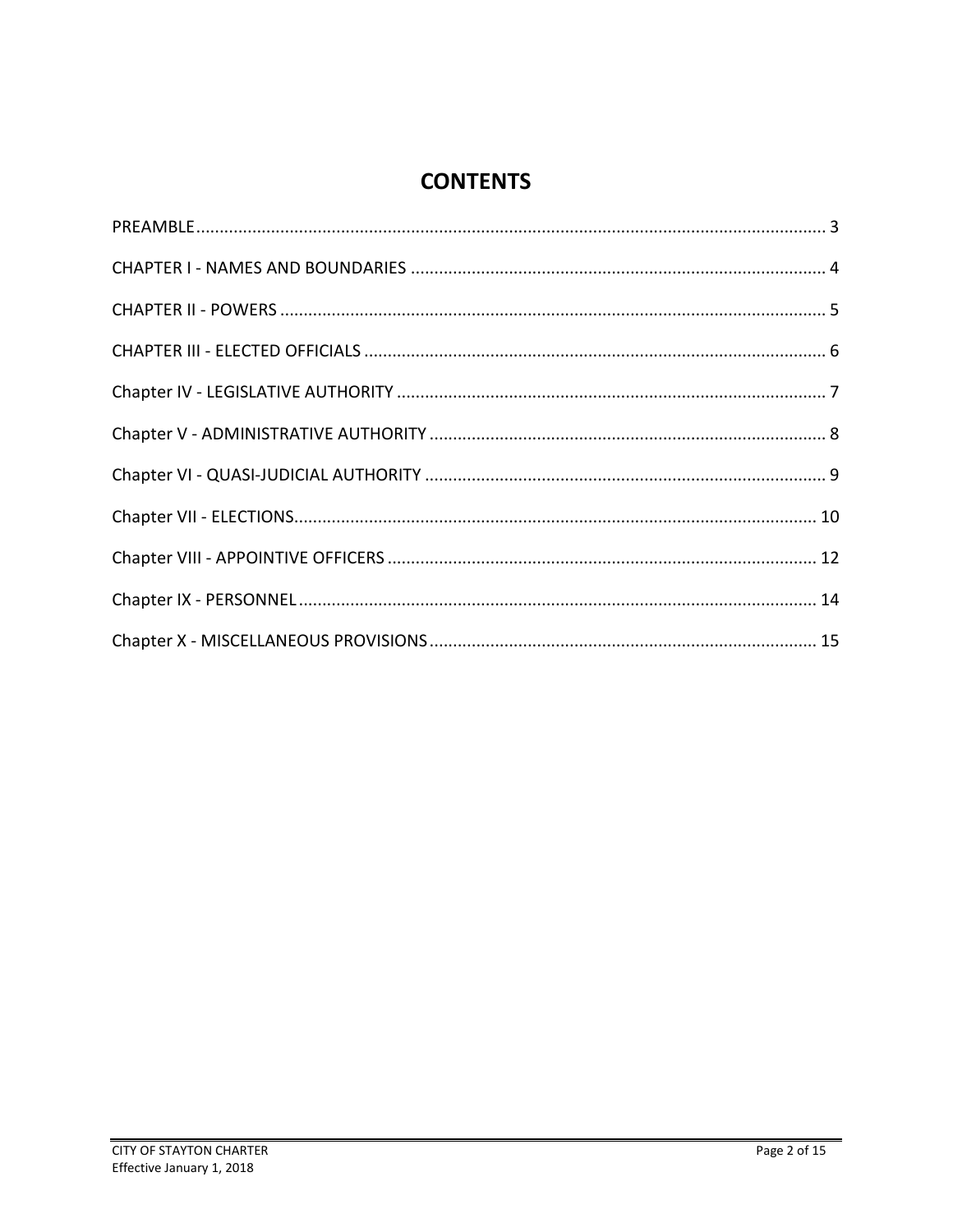#### **PREAMBLE**

<span id="page-2-0"></span>We, the voters of Stayton, Oregon, exercise our power to the fullest extent possible under  $W$  the Oregon Constitution and laws of the state, and enact this Home Rule Charter.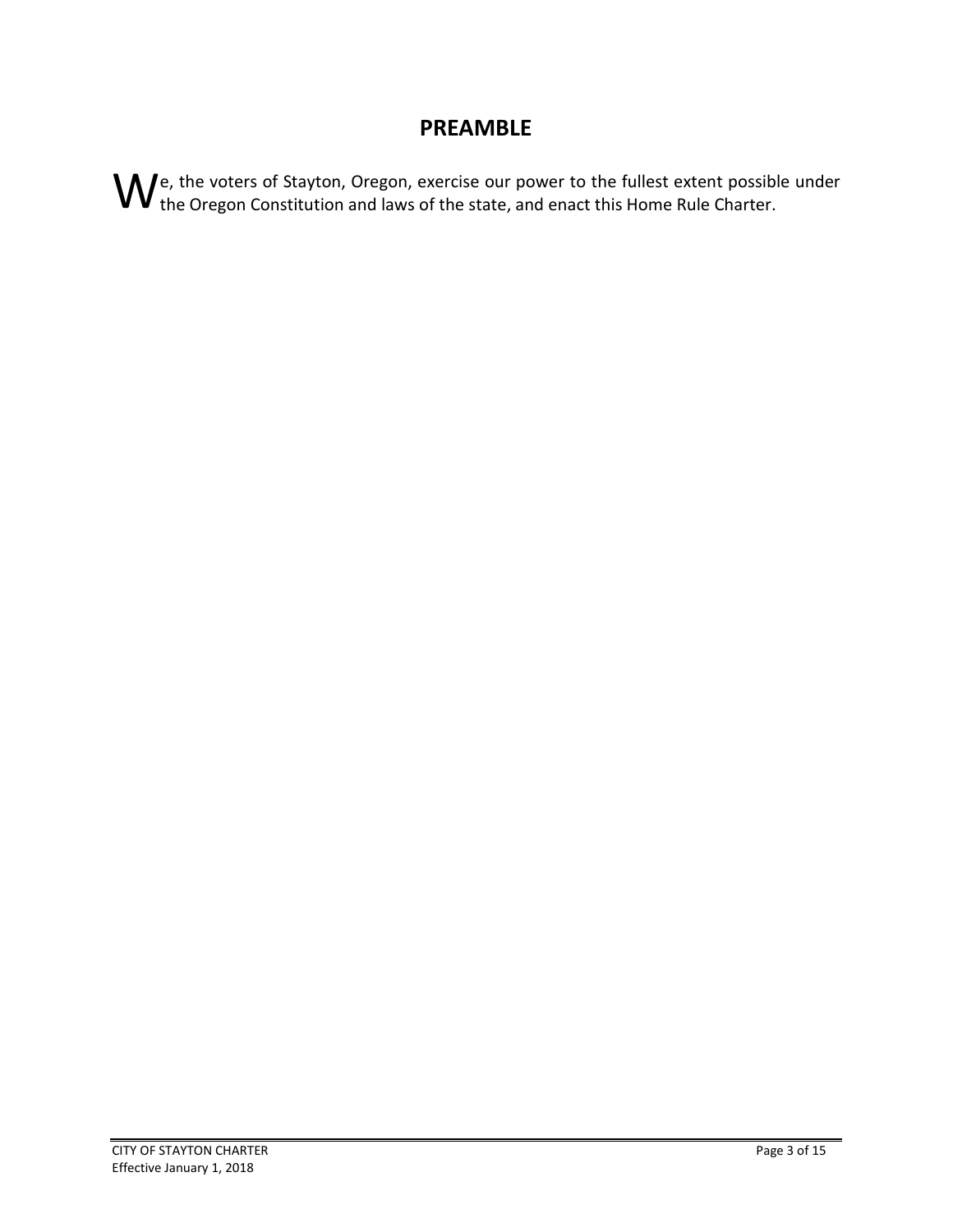## **CHAPTER I - NAMES AND BOUNDARIES**

<span id="page-3-0"></span>SECTION 1. TITLE. This charter may be referred to as the 2018 City of Stayton Charter.

SECTION 2. NAME. The City of Stayton, Oregon, continues as a municipal corporation with the name City of Stayton.

SECTION 3. BOUNDARIES. The city includes all territory within its boundaries as they now exist or are legally modified. The city will maintain as a public record an accurate and current description of its boundaries.

SECTION 4. ANNEXATIONS. Annexations over three acres not required by state law must be approved by city voters before the annexations take effect.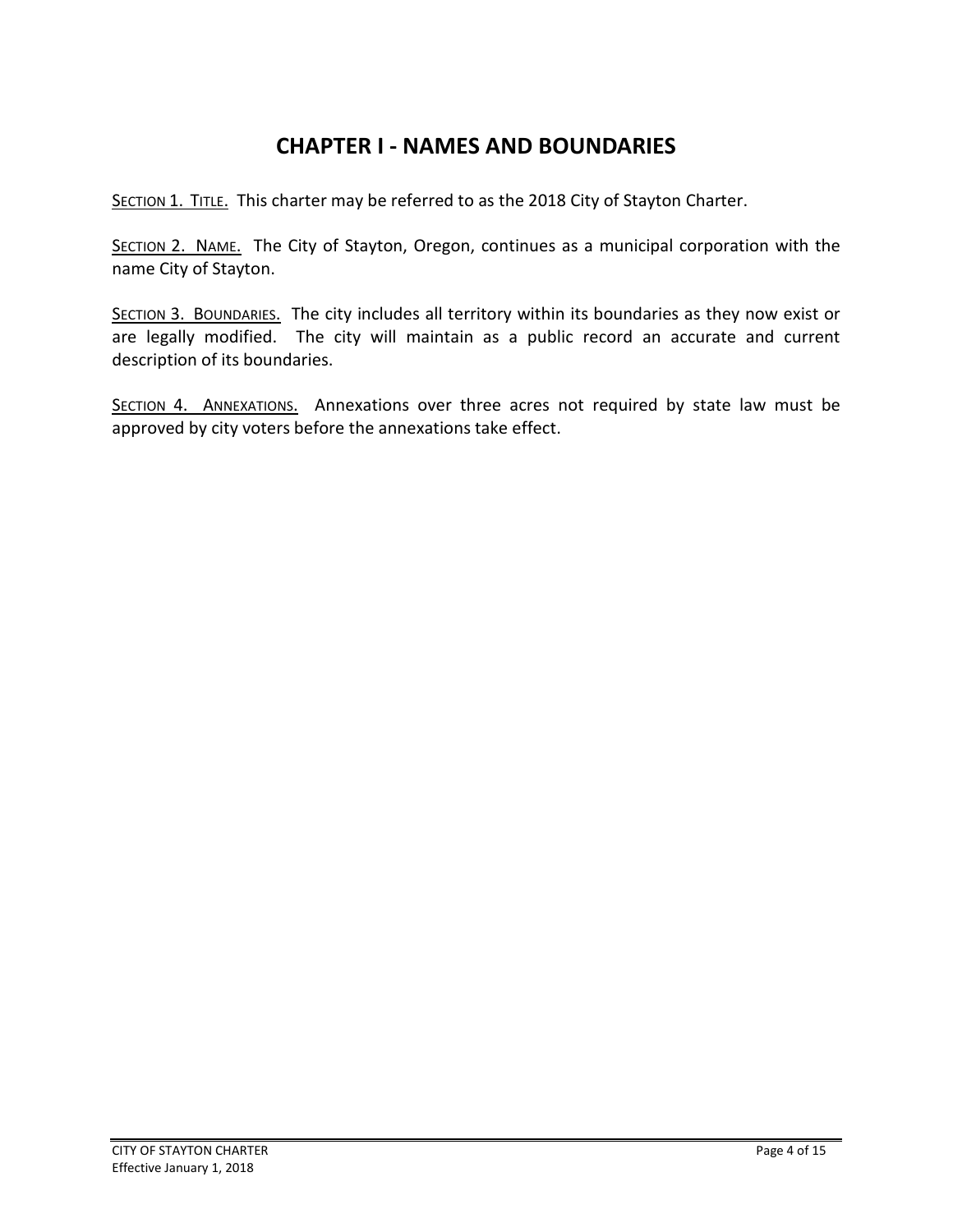### **CHAPTER II - POWERS**

<span id="page-4-0"></span>SECTION 5. POWERS. The city has all powers that the constitutions, statutes and common law of the United States and Oregon expressly or impliedly grant or allow the city, as fully as though this charter specifically enumerated each of those powers.

SECTION 6. CONSTRUCTION. The charter will be liberally construed so that the city may exercise fully all powers possible under this charter and under United States and Oregon law.

SECTION 7. DISTRIBUTION. The Oregon Constitution reserves initiative and referendum powers as to all municipal legislation to city voters. This charter vests all other city powers in the council except as the charter otherwise provides. The council has legislative, administrative and quasijudicial authority. The council exercises legislative authority by ordinance, administrative authority by resolution, and quasi-judicial authority by order. The council may not delegate its authority to adopt ordinances.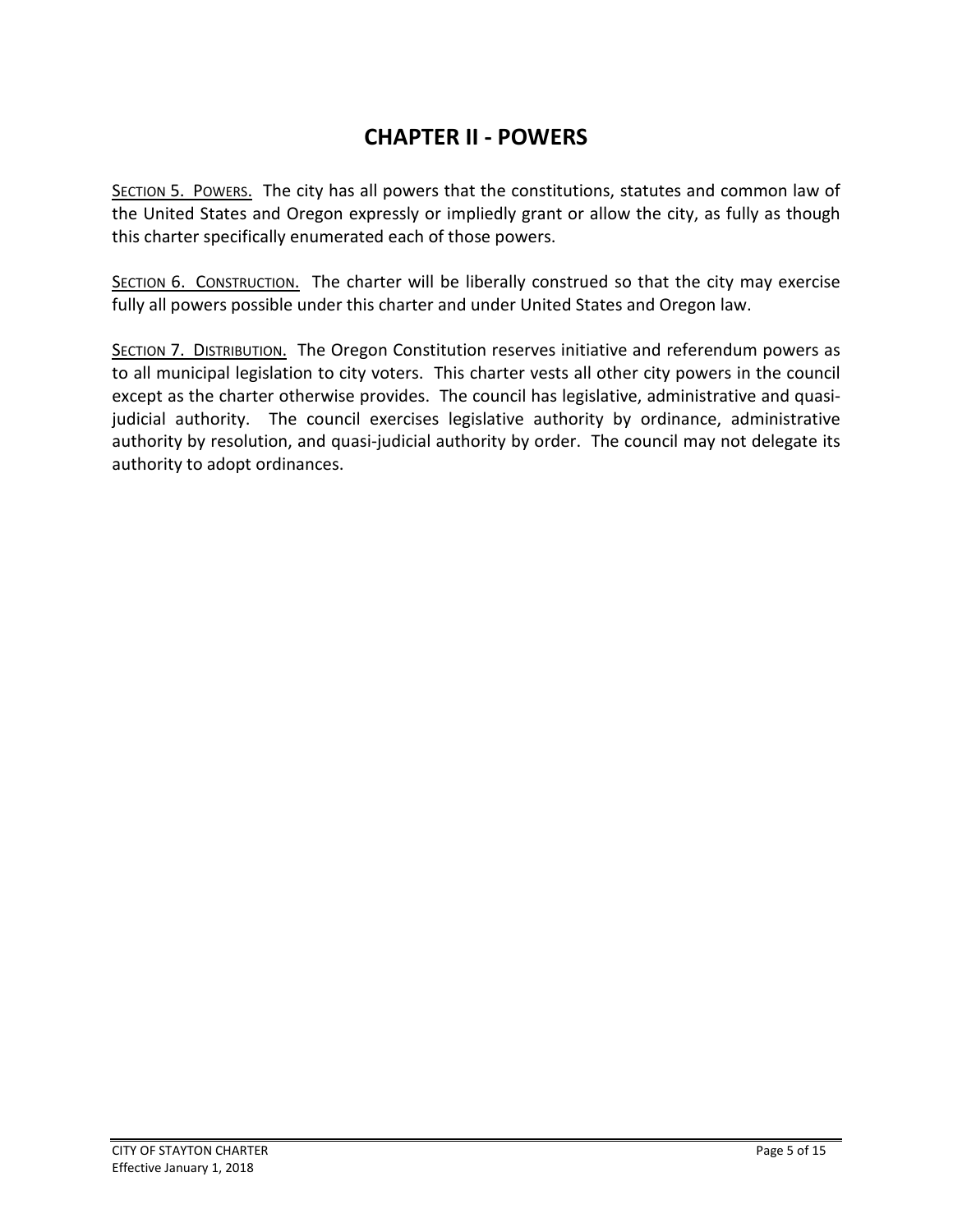# **CHAPTER III - ELECTED OFFICIALS**

<span id="page-5-0"></span>SECTION 8. COUNCIL. The council consists of five councilors nominated and elected from the city at large.

SECTION 9. MAYOR. The mayor presides over and facilitates council meetings, preserves order, enforces council rules and determines the order of business under council rules. The mayor is not a member of the council and has no vote unless there is a tie vote. The mayor has authority to require the council to reconsider ordinances. The mayor appoints members of commissions and committees established by ordinance or resolution with the approval of a majority vote of the council. The mayor must sign all records of council decisions and as authorized by rule, unless otherwise provided in this Charter. The mayor serves as the political head of the city government.

SECTION 10. COUNCIL PRESIDENT. At its first meeting each year, the council must elect a president from its membership. The president presides in the absence of the mayor and acts as mayor when the mayor is unable to perform duties, including signing records of council decisions and as authorized by rule. When acting as mayor the president retains a vote, but does not have a tie vote or authority to require reconsideration of ordinances.

SECTION 11. RULES. The council must adopt by resolution rules to govern its meetings and proceedings.

SECTION 12. MEETINGS. The council must meet at least once a month at a time and place designated by council rules, and may meet at other times in accordance with the rules.

SECTION 13. QUORUM. Three or more council members are a quorum to conduct business, but two members may meet and compel attendance of absent members as prescribed by council rules.

SECTION 14. VOTE REQUIRED. The express approval of a majority of a quorum of the council is necessary for any council decision, except when this charter requires approval by a majority of the council.

SECTION 15. RECORD. A record of council meetings must be kept in a manner prescribed by the council rules.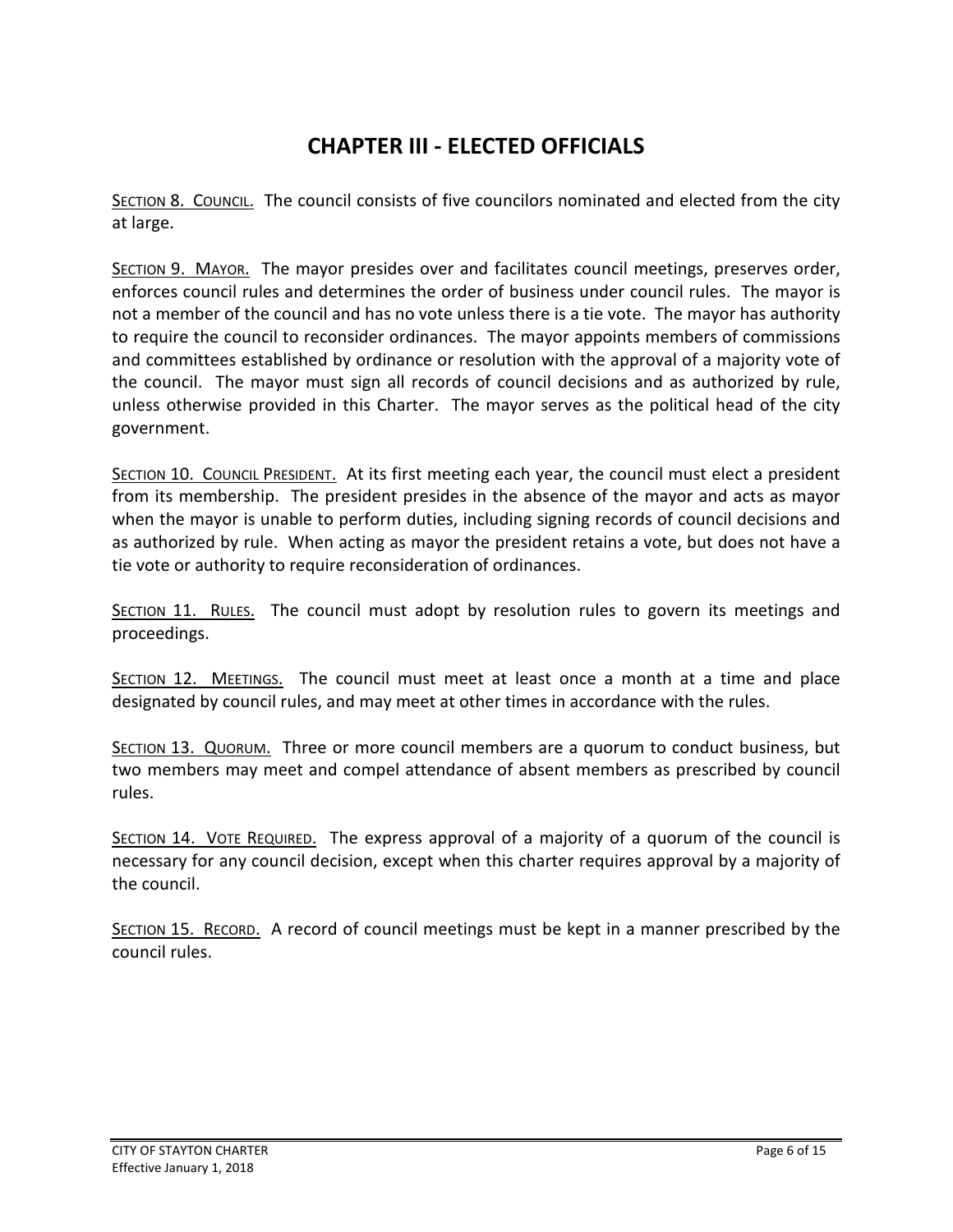# **CHAPTER IV - LEGISLATIVE AUTHORITY**

<span id="page-6-0"></span>SECTION 16. ORDINANCES. The council will exercise its legislative authority by enacting ordinances. The enacting clause for all ordinances must state "The City of Stayton ordains:"

#### SECTION 17. ORDINANCE ENACTMENT.

- (a) Except as authorized by subsection (b), enactment of an ordinance requires approval by a majority of the council at two meetings.
- (b) The council may enact an ordinance at a single meeting by the unanimous approval of the councilors in attendance, provided the proposed ordinance is available to the public at least seven days before the meeting.
- (c) Any substantive amendment to a proposed ordinance must be read aloud or made available to the public before the council enacts the ordinance at that meeting.
- (d) After the adoption of an ordinance, the vote of each councilor must be entered into the council minutes.
- (e) When an ordinance is passed, the City Recorder shall endorse it with the date of its passage, his/her name and title of office; and within three day thereafter the mayor shall sign and date it unless the mayor requires reconsideration of the ordinance.
- (f) If the mayor requires reconsideration of an ordinance, the mayor must return it to the city recorder with written reasons for reconsideration within seven days of receipt of the ordinance. If the mayor does not so return it, such ordinance shall become law as enacted.
- (g) Upon the first regular meeting of the council after the demand for reconsideration by the mayor, the council must consider the reasons provided by the mayor and vote on the ordinance. If at least three councilors vote to enact the ordinance, it shall become law. If no vote is taken at such meeting on the passage of the ordinance, it shall be deemed to have failed to become law.

SECTION 18. EFFECTIVE DATE OF ORDINANCES. Ordinances normally take effect on the 30<sup>th</sup> day after enactment, or 30 days from re-enactment after demand for reconsideration by the mayor, or on a later day provided in the ordinance. An ordinance may take effect as soon as enacted or another date less than 30 days after enactment if it contains an emergency clause.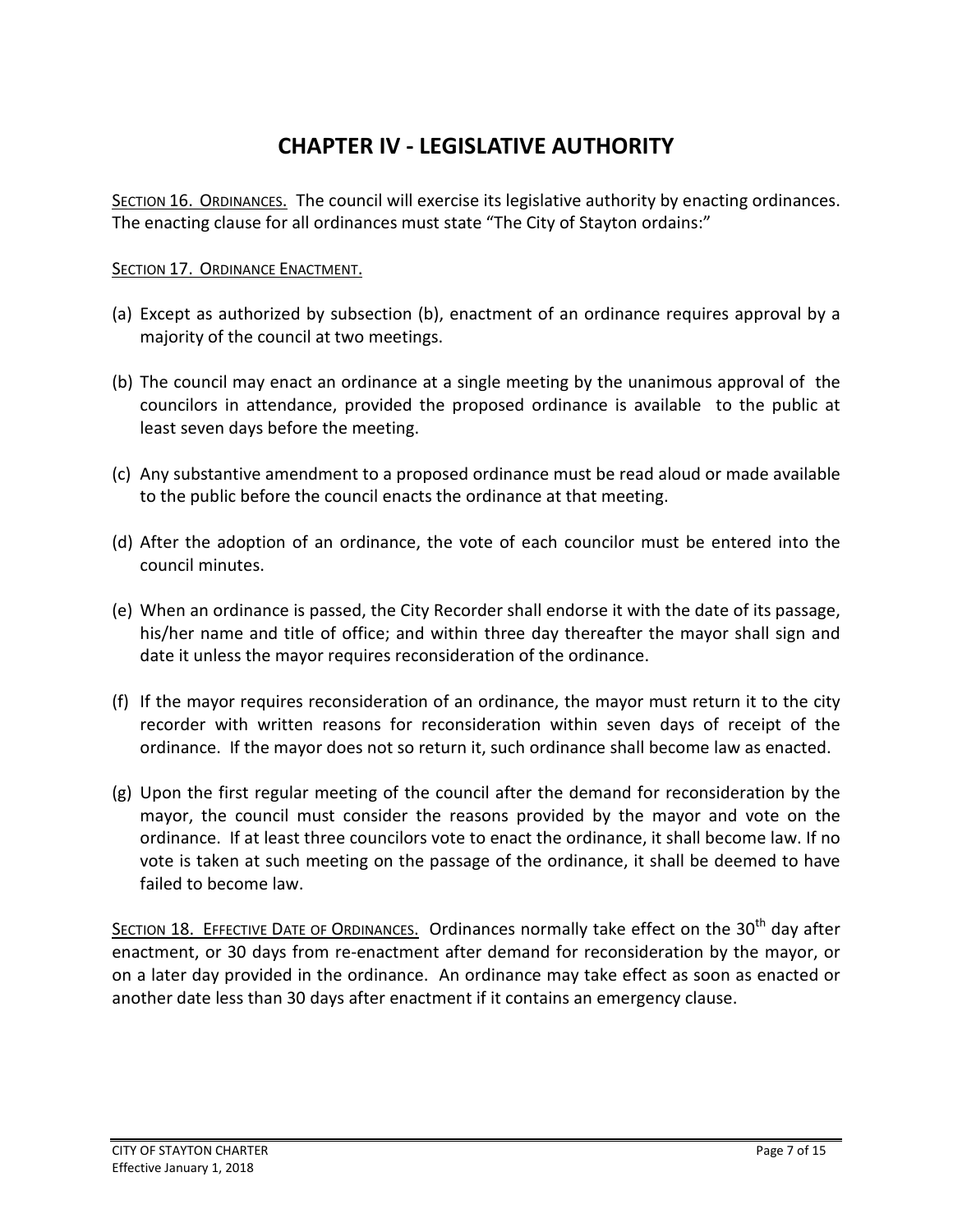# **CHAPTER V - ADMINISTRATIVE AUTHORITY**

<span id="page-7-0"></span>SECTION 19. RESOLUTIONS. The council will normally exercise its administrative authority by adopting resolutions. The adopting clause for resolutions must state "The City of Stayton resolves:"

#### SECTION 20. RESOLUTION ADOPTION.

- (a) Adoption of a resolution or any other council administrative decision requires approval by the council at one meeting.
- (b) Any substantive amendment to a resolution must be read aloud or made available in writing to the public before the council adopts the resolution at that meeting.
- (c) After adoption of a resolution or other administrative decision, the vote of each councilor must be entered into the council minutes.
- (d) After adoption of a resolution, the city recorder must attest to the resolution by name, title and date of adoption.

SECTION 21. EFFECTIVE DATE OF RESOLUTIONS. Resolutions and other administrative decisions take effect on the date of adoption, or on a later date provided in the resolution.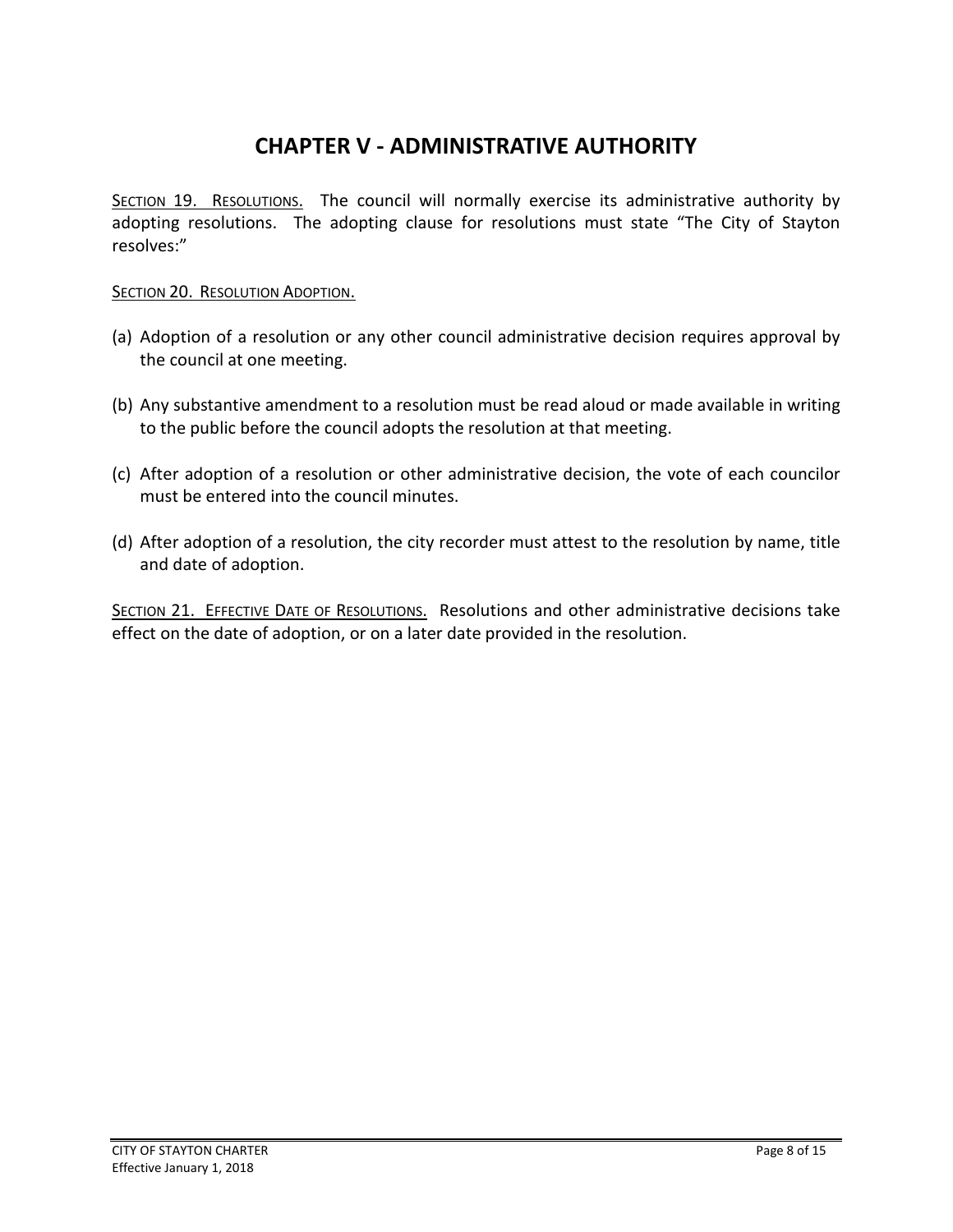# **CHAPTER VI - QUASI-JUDICIAL AUTHORITY**

<span id="page-8-0"></span>SECTION 22. ORDERS. The council will normally exercise its quasi-judicial authority by approving orders. The approving clause for orders may state "The City of Stayton orders:"

#### SECTION 23. ORDER APPROVAL.

- (a) Approval of an order or any other council quasi-judicial decision requires approval by the council at one meeting.
- (b) Any substantive amendment to a proposed order must be read aloud or made available in writing to the public at the meeting before the council approves the order.
- (c) After approval of an order or other council quasi-judicial decision, the vote of each councilor must be entered in the council minutes.
- (d) After approval of an order, the city recorder must attest to the order by name, title and date of adoption.

SECTION 24. EFFECTIVE DATE. Orders and other quasi-judicial decisions take effect on the date of final approval, or on a later date provided in the order.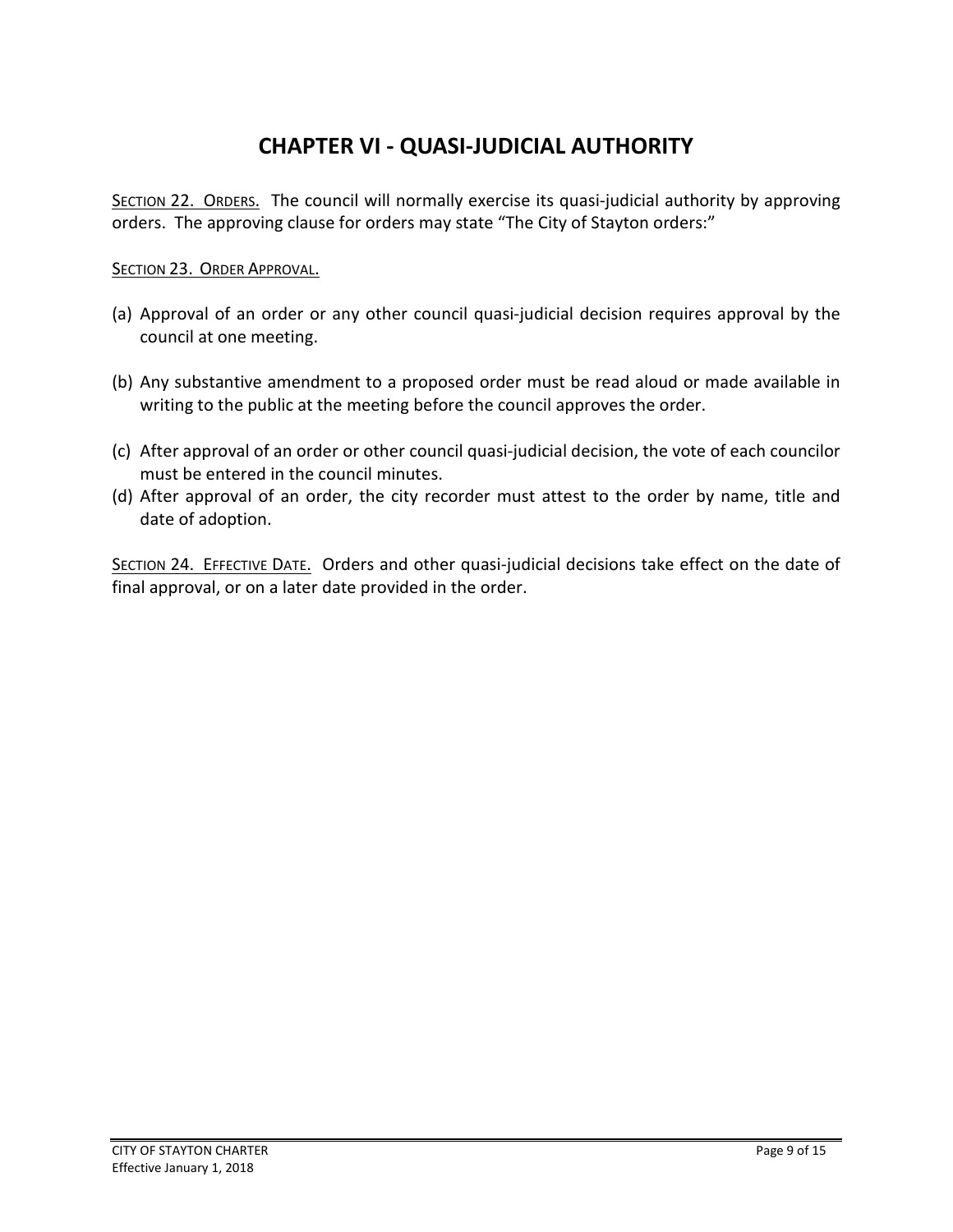#### **CHAPTER VII - ELECTIONS**

<span id="page-9-0"></span>SECTION 25. COUNCILORS. The term of a councilor when this charter is adopted is the term for which the councilor was elected. At the first general election after the adoption, three councilors will be elected for four-year terms. At the following general election, two councilors will be elected for four-year terms. This cycle of electing councilors will continue at following general elections.

SECTION 26. MAYOR. The term of the Mayor in office when this charter is adopted continues until the beginning of the first odd-numbered year after adoption. At every other general election after the adoption, a mayor will be elected for a four-year term. A mayor may serve no more than two consecutive elected four-year terms.

SECTION 27. STATE LAW. City elections must conform to state law except as this charter or ordinances provide otherwise. All elections for city offices must be nonpartisan.

#### SECTION 28. QUALIFICATIONS.

- (a) The mayor and each councilor must be a qualified elector under state law, and reside within the city for at least one year immediately before election or appointment to office.
- (b) No person may be a candidate at a single election for more than one city office.
- (c) Neither the mayor nor a councilor may be employed by the city.
- (d) The council is the final judge of the election and qualifications of elected officials.

SECTION 29. NOMINATIONS. The council must adopt an ordinance prescribing the manner for a person to be nominated to run for mayor or a councilor position.

SECTION 30. TERMS. The term of an officer elected at a general election begins at the first council meeting of the year immediately after the election, and continues until the successor qualifies and assumes the office.

SECTION 31. OATH. The mayor and each councilor must swear or affirm to faithfully perform the duties of the office and support the constitutions and laws of the United States and Oregon; and support the charter, ordinances, resolutions, and municipal code of the city.

SECTION 32. VACANCIES. Office of the mayor or councilor becomes vacant:

- (a) Upon the incumbent's:
	- (1) Death,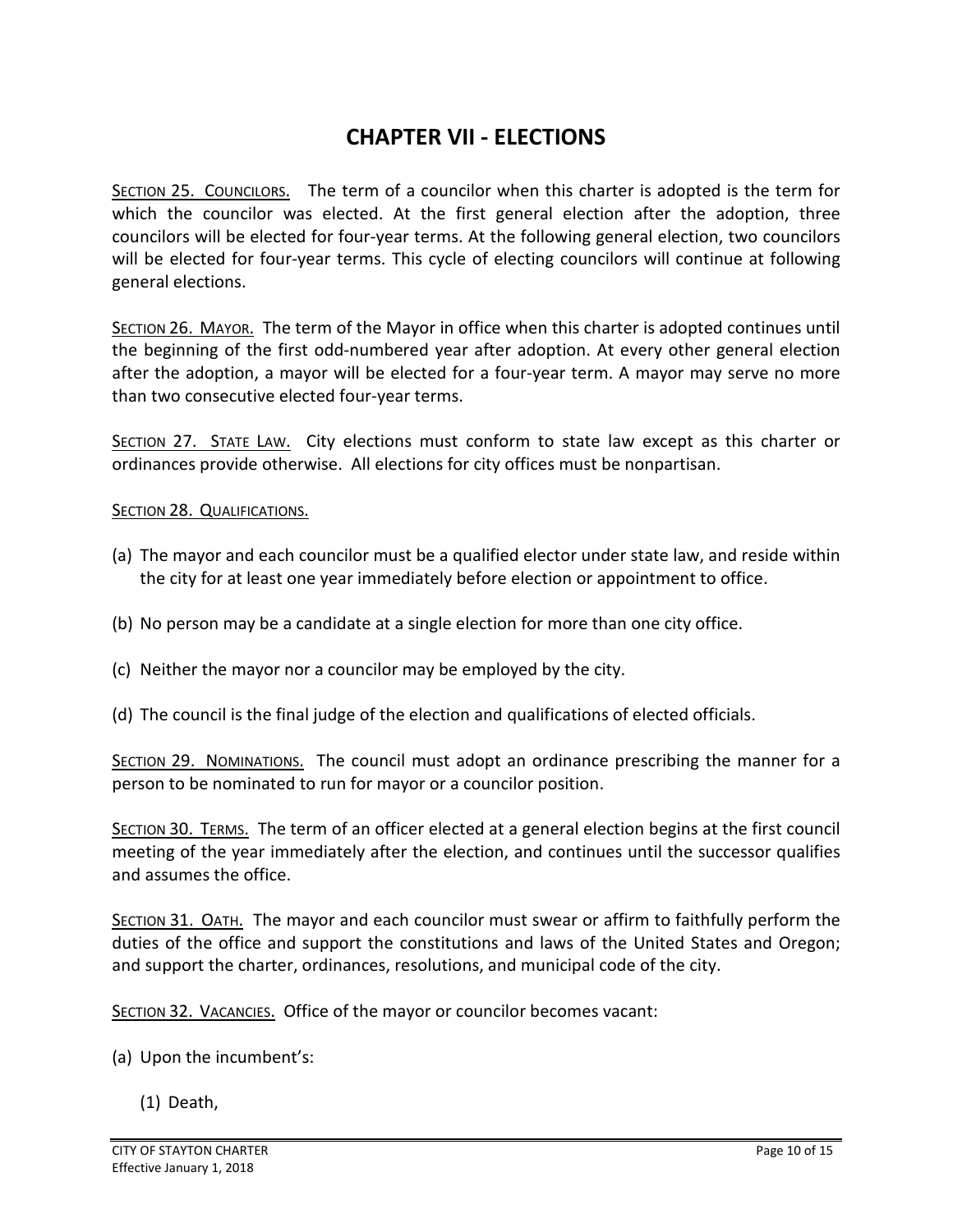- (2) Adjudicated incompetence, or
- (3) Recall from the office.

(b) Upon declaration by the council after the incumbent's:

- (1) Failure to qualify for the office within 10 days of the time the term of office is to begin;
- (2) Absence from the city for 30 days, or from all council meetings within a 60-day period without consent from the council;
- (3) Ceasing to reside in the city;
- (4) Ceasing to be a qualified elector under state law;
- (5) Conviction of a public offense punishable by loss of liberty;
- (6) Resignation from the office; or
- (7) Violation of Section 34(d).

SECTION 33. FILLING VACANCIES. A vacancy in the office of mayor will be filled by a majority of the council. A councilor vacancy will be filled by appointment by the mayor with the consent of the council. The term of office for the appointee runs from appointment until expiration of the term of office of the last person elected to that office. If a disability prevents a council member from attending council meetings or a member is absent from the city, the mayor with the consent of the council may appoint a councilor pro tem.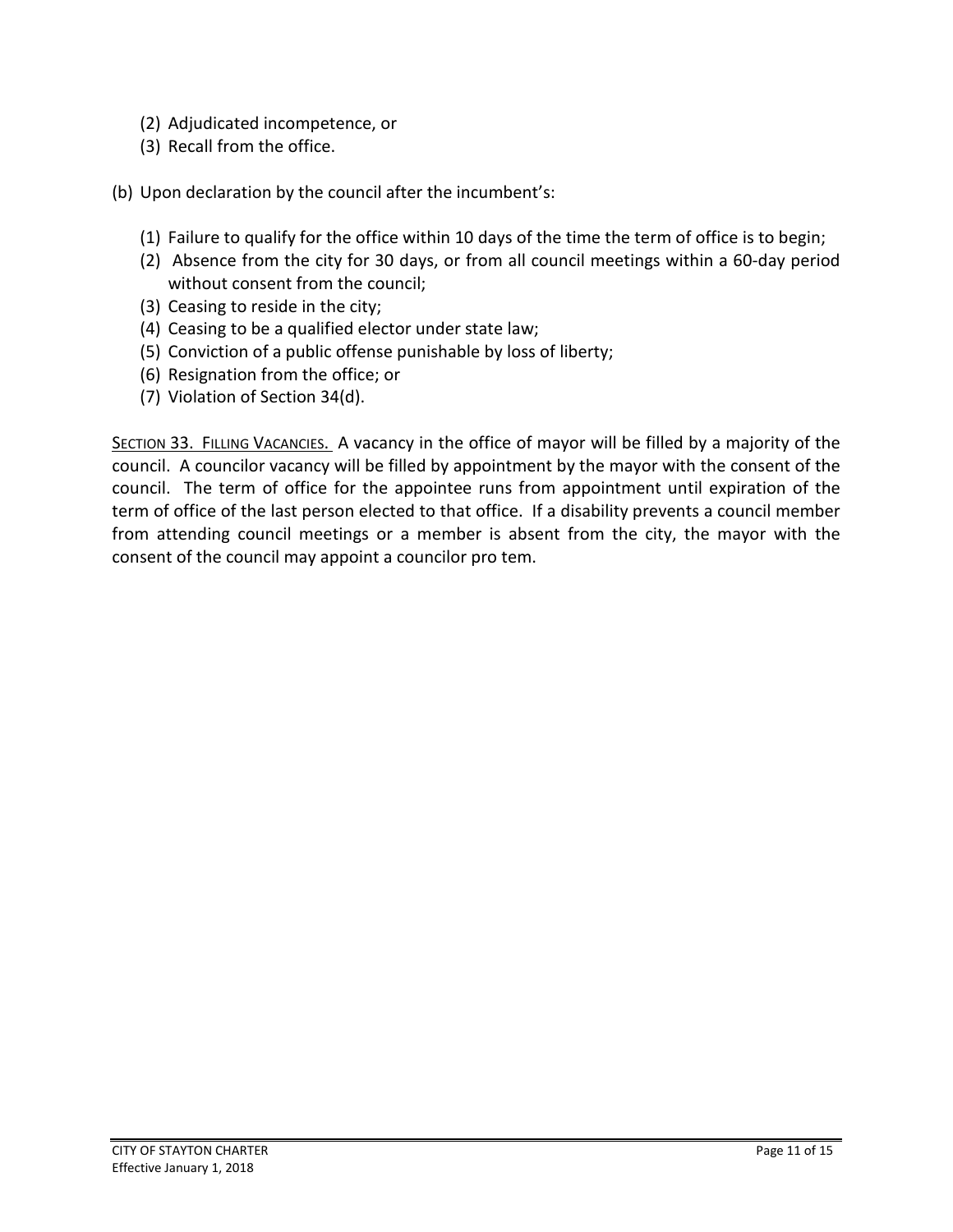## **CHAPTER VIII - APPOINTIVE OFFICERS**

#### <span id="page-11-0"></span>SECTION 34. CITY MANAGER.

- (a) The office of city manager is established as the administrative head of the city government. The city manager is responsible to the mayor and council for the proper administration of city business. The city manager will assist the mayor and council in the development of city policies, and carry out policies set by ordinances and resolutions.
- (b) The mayor must appoint and may remove the manager only with the consent of the majority of the existing council members. The appointment must be made without regard to political considerations and solely on the basis of education and experience in competencies and practices of local government management.
- (c) The duties of the city manager must be set by ordinance.
- (d) The mayor and councilors may not directly or indirectly attempt to coerce the manager or a candidate for the office of manager in the appointment or removal of any city employee, or in administrative decisions regarding city property or contracts. Violation of this prohibition is grounds for removal from office by a majority of the council after a public hearing. In council meetings, councilors may discuss or suggest anything with the manager relating to city business.

SECTION 35. CITY ATTORNEY. The office of city attorney is established as the chief legal officer of the city government. The mayor must appoint and may remove the city attorney with the consent of the council. The city attorney may designate other lawyers to serve as assistant city attorneys or special counsel.

#### SECTION 36. MUNICIPAL COURT AND JUDGE.

- (a) The mayor may appoint and remove a municipal judge with the consent of the council. A municipal judge will hold court in the city at such place as the council directs. The court will be known as the Municipal Court.
- (b) All proceedings of this court will conform to state laws governing justices of the peace and justice courts.
- (c) All areas within the city and areas outside the city as permitted by state law are within the territorial jurisdiction of the court.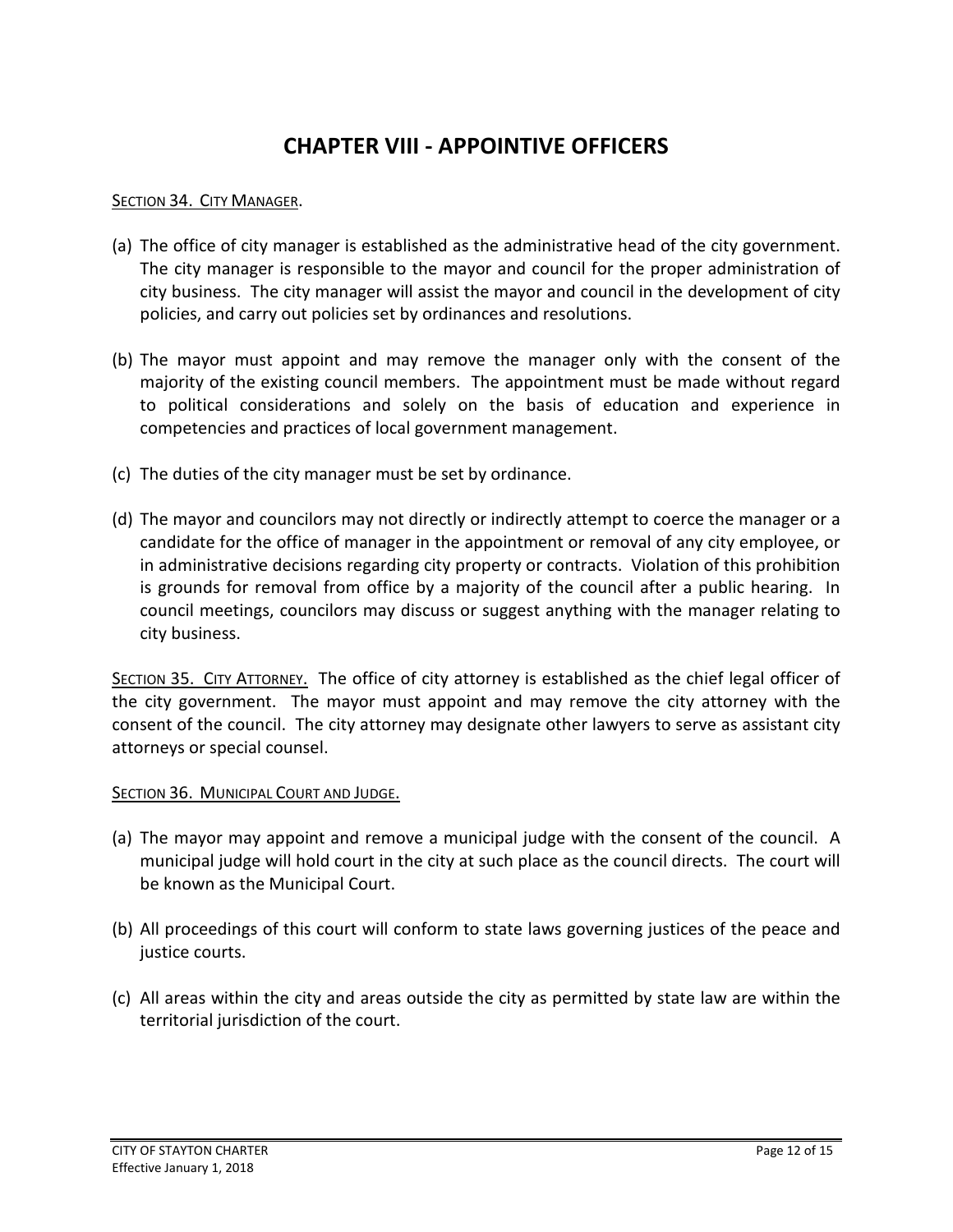- (d) The municipal court has jurisdiction over every offense created by city ordinance. The court may enforce forfeitures and other penalties created by ordinances. The court also has jurisdiction under state law unless limited by city ordinance.
- (e) The municipal judge may:
	- (1) Render judgments and impose sanctions on persons and property;
	- (2) Order the arrest of anyone accused of an offense against the city;
	- (3) Commit to jail or admit to bail anyone accused of a city offense;
	- (4) Issue and compel obedience to subpoenas;
	- (5) Compel witnesses to appear and testify and jurors to serve for trials before the court;
	- (6) Penalize contempt of court;
	- (7) Issue processes necessary to enforce judgments and orders of the court;
	- (8) Issue search warrants; and
	- (9) Perform other judicial and quasi-judicial functions assigned by ordinance.
- (f) The mayor may appoint and may remove municipal judges pro tem with the consent of the council.
- (g) The council may transfer some or all of the functions of the municipal court to a state court.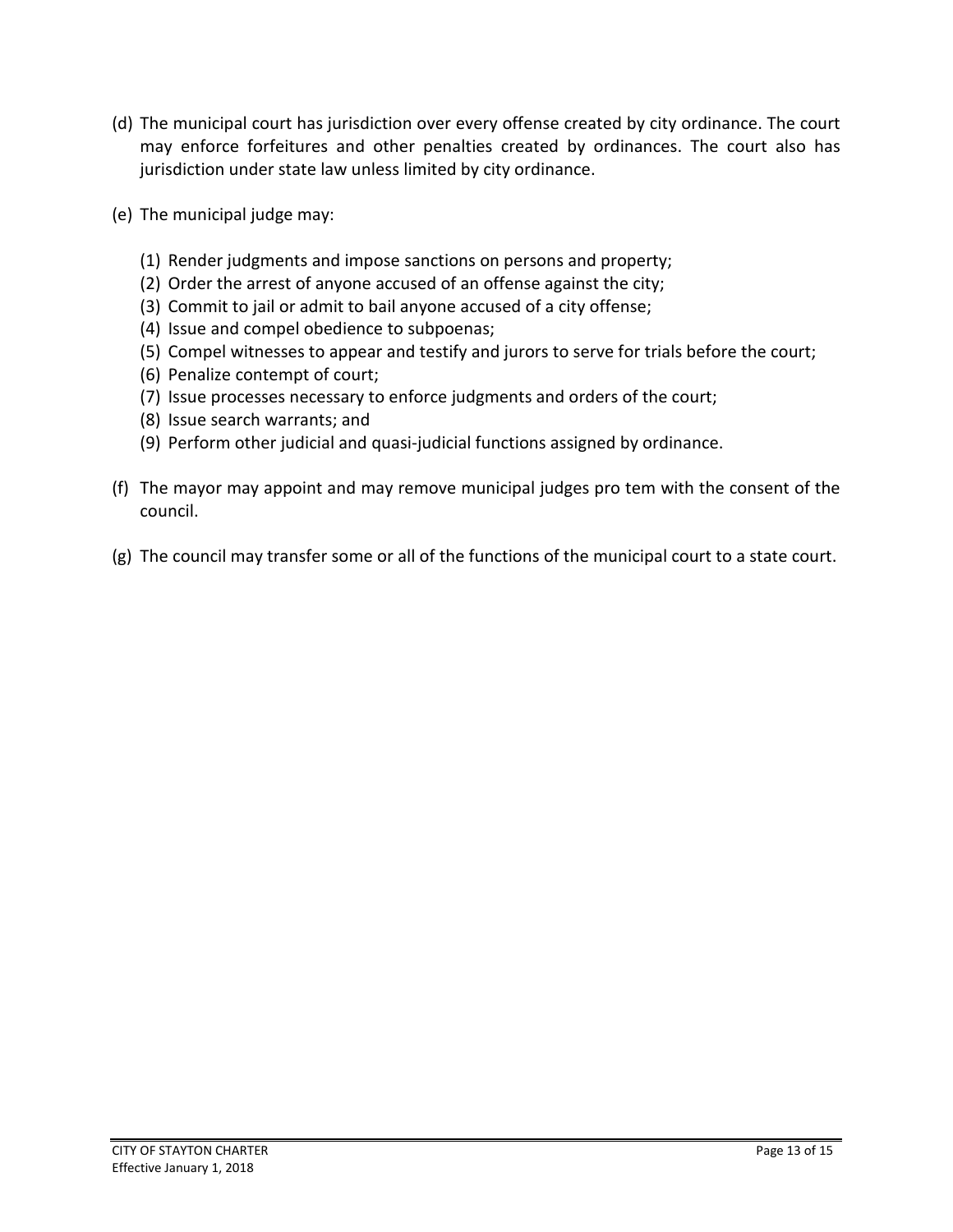## **CHAPTER IX - PERSONNEL**

<span id="page-13-0"></span>SECTION 37. PERSONNEL RULES. The council by resolution will adopt rules governing compensation, recruitment, selection, promotion, transfer, demotion, suspension, layoff, and dismissal of city employees based on merit and fitness.